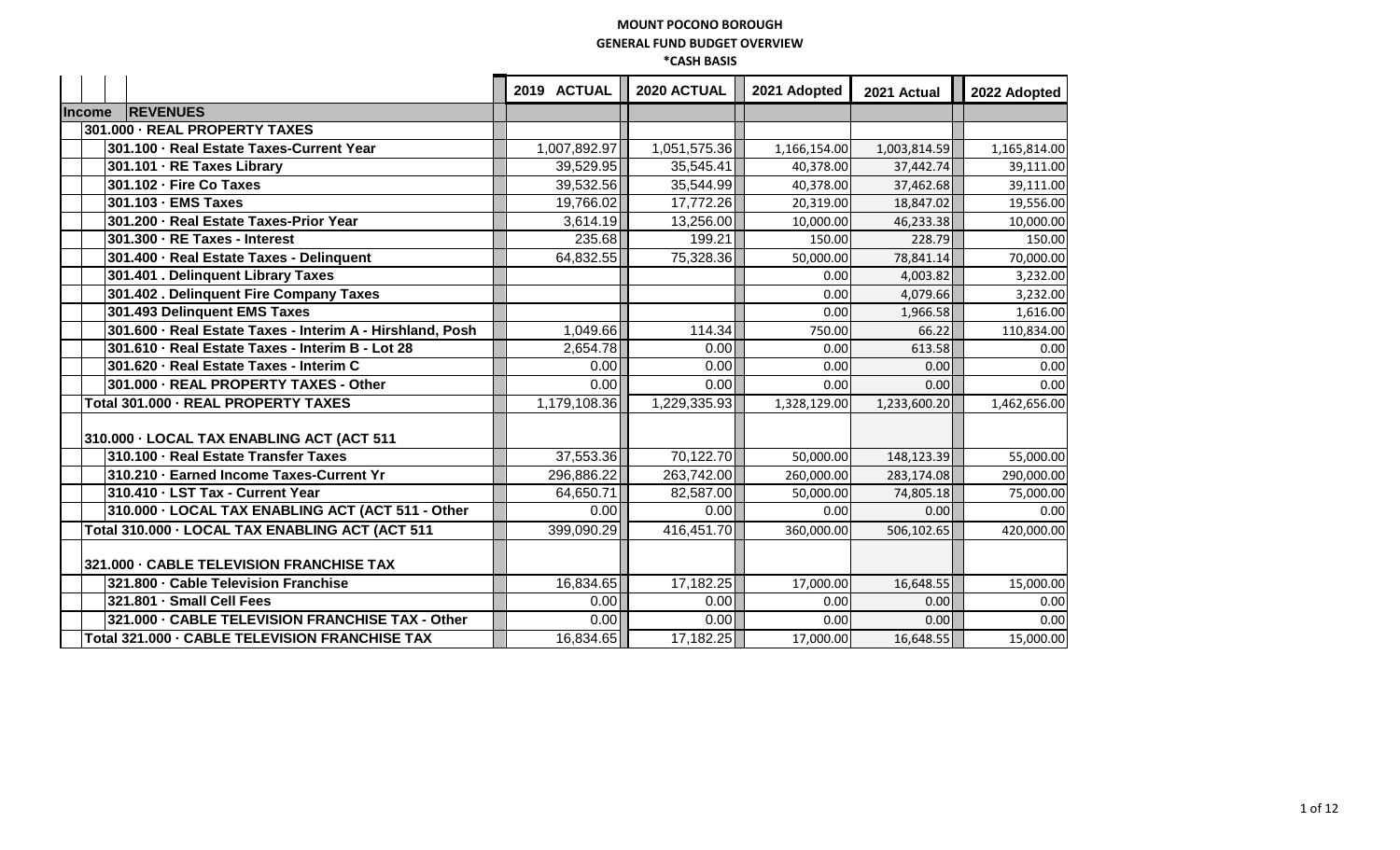|                                                   | 2019 ACTUAL | 2020 ACTUAL | 2021 Adopted | 2021 Actual | 2022 Adopted |
|---------------------------------------------------|-------------|-------------|--------------|-------------|--------------|
| 331.000 - FINES                                   |             |             |              |             |              |
| 331.110 - Vehicle Code Violations                 | 28,812.17   | 20,988.65   | 20,000.00    | 17,368.84   | 20,000.00    |
| 331.120 · Fines & Violations of Ordinance         | 2,775.00    | 3,250.00    | 3,000.00     | 2.170.00    | 3,000.00     |
| 331.000 - FINES - Other                           | 0.00        | 0.00        | 0.00         | 0.00        | 0.00         |
| Total 331.000 - FINES                             | 31,587.17   | 24,238.65   | 23,000.00    | 19,538.84   | 23,000.00    |
| 340.000 - INTEREST, RENTS, AND ROYALTIES          |             |             |              |             |              |
| 341.000 - Interest Earnings                       | 1,614.03    | 130.27      | 500.00       | 75.48       | 200.00       |
| 342.000 - Rents and Royalties                     | 6,000.00    | 6,000.00    | 6,000.00     | 5,629.15    | 0.00         |
| 340.000 - INTEREST, RENTS, AND ROYALTIES - Other  | 0.00        | 0.00        | 0.00         | 0.00        | 0.00         |
| Total 340.000 - INTEREST, RENTS, AND ROYALTIES    | 7,614.03    | 6,130.27    | 6,500.00     | 5,704.63    | 200.00       |
| 354.000 - STATE CAPITAL & OPERATING GRANT         |             |             |              |             |              |
| 352.530 Federal Entitlement Grant                 |             |             | 0.00         | 4,423.00    | 0.00         |
| 354.080 - Recycling Grant - State                 | 0.00        | 0.00        | 9,800.00     | 9,830.46    | 0.00         |
| 354.000 - State Capital & Operating Grant - ARLE  | 0.00        | 0.00        | 42,000.00    | 41,997.00   | 0.00         |
| 354.095 County Cares Grant                        |             |             | 0.00         | 20,999.00   | 0.00         |
| Total 354.000 - State Capital & Operating Grant   | 0.00        | 0.00        | 51,800.00    | 77,249.46   | 0.00         |
| 355.000 - STATE SHARED REV & ENTITLEMENTS         |             |             |              |             |              |
| 355.010 - Public Utility Realty (PURTA)           | 1,278.44    | 1,545.85    | 1,200.00     | 1,637.83    | 1,500.00     |
| 355.051 · PA Severe Weather Reimbursement         | 0.00        | 0.00        | 0.00         | 0.00        | 0.00         |
| 355.052 - PA DOT Winter Contract                  | 0.00        | 0.00        | 0.00         | 0.00        | 0.00         |
| 355.080 - Liquor Licenses                         | 1,800.00    | 800.00      | 1,000.00     | 800.00      | 900.00       |
| 355.130 - Firemen's Relief                        | 16,895.51   | 17,098.67   | 17,000.00    | 14,703.22   | 17,000.00    |
| 355.140 - Police Pension State Aid                | 0.00        | 0.00        | 0.00         | 0.00        | 0.00         |
| 355.150 - Boro Employees Pension State Aid        | 39,212.14   | 34,466.83   | 35,000.00    | 28,783.69   | 23,074.00    |
| 355.000 - STATE SHARED REV & ENTITLEMENTS - Other | 0.00        | 0.00        | 0.00         | 0.00        | 0.00         |
| Total 355.000 - STATE SHARED REV & ENTITLEMENTS   | 59,186.09   | 53,911.35   | 54,200.00    | 45,924.74   | 42,474.00    |
|                                                   |             |             |              |             |              |
| 361.000 - GENERAL GOV'T REVENUES                  |             |             |              |             |              |
| 361.002 - Legal Fee's Reimbursable-ZHB            | 774.22      | 5,358.75    | 2,500.00     | 4,510.63    | 5,000.00     |
| 361.003 · Engineering Fees Reimbursable           | 12,491.37   | 53,744.20   | 15,000.00    | 55,117.07   | 50,000.00    |
| 361.004 - Mayor's Marriage Receipts               | 600.00      | 0.00        | 1,000.00     | 0.00        | 0.00         |
| 361.005 · Insurance Reimb.                        | 7,476.64    | 5,399.64    | 2,000.00     | 11,946.83   | 6,000.00     |
| 361.006. Insurance Reimb (Mold)                   |             |             | 0.00         | 0.00        | 11,400.00    |
| 361.010 · Paradise Township Fire W/C Ins.         | 6,246.50    | 6,469.83    | 6,500.00     | 6,427.50    | 6,500.00     |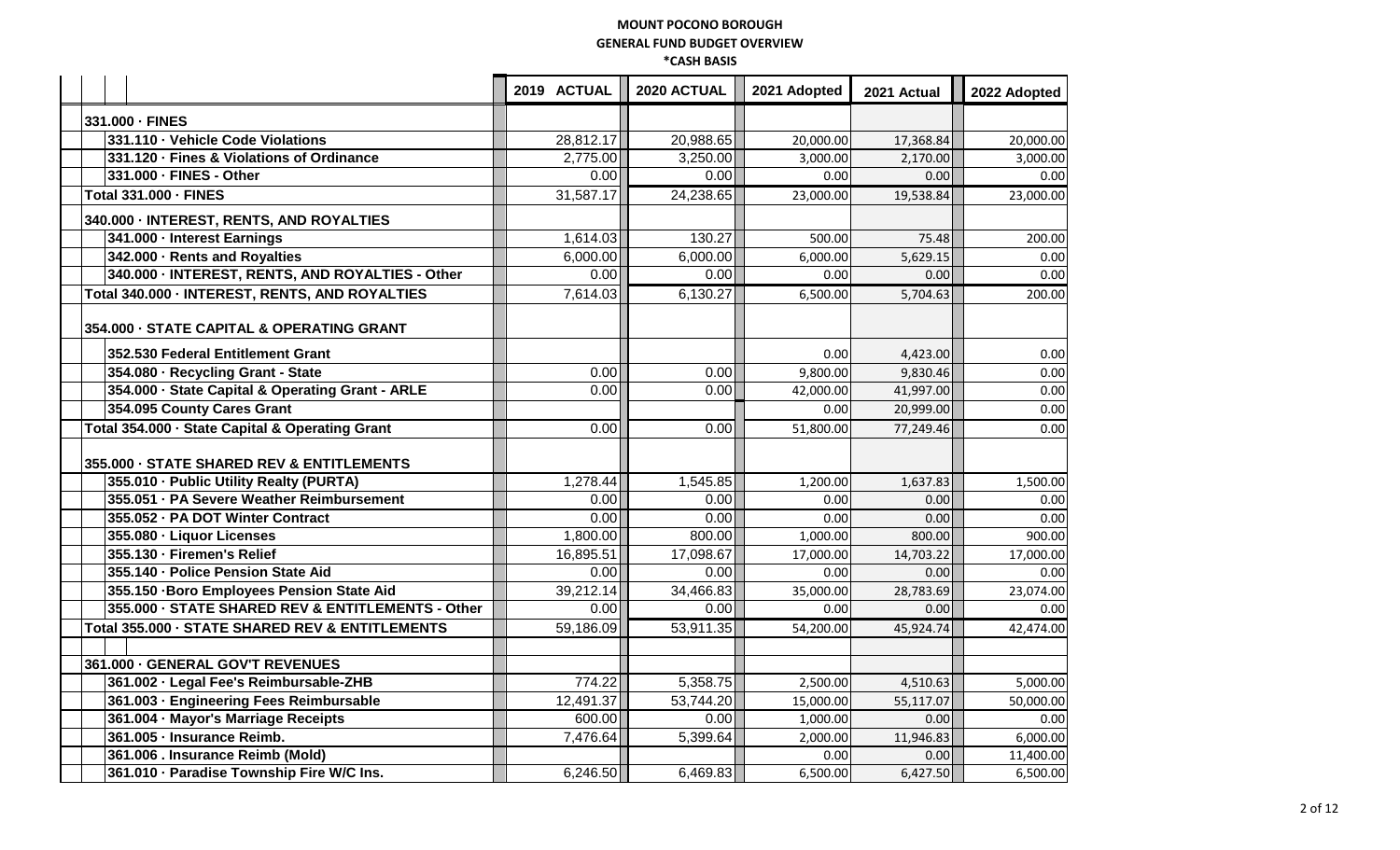|                                                   | 2019 ACTUAL             | 2020 ACTUAL | 2021 Adopted | 2021 Actual | 2022 Adopted |
|---------------------------------------------------|-------------------------|-------------|--------------|-------------|--------------|
| 361.011 · Paradise Twp Line Painter               | 250.00                  | 250.00      | 250.00       | 0.00        | 0.00         |
| 361.300 · Preliminary & Final Subdivision         | $\overline{27}, 140.75$ | 6,000.00    | 5,000.00     | 10,900.00   | 5,000.00     |
| 361.301 Building - (Other General Permits)        |                         |             | 3,000.00     | 5,282.14    | 5,000.00     |
| 361.302 Building (new Construction)               | 938.00                  | 222.00      | 5,000.00     | 800.00      | 500.00       |
| 361.310 · Sign Permits                            | 958.38                  | 4,037.87    | 3,000.00     | 4,765.55    | 5,000.00     |
| 361.315 . Sheds, Pools, Deck Permits              |                         |             | 0.00         | 1,100.10    | 1,000.00     |
| 361.320 · Driveway Permits                        | 1,445.00                | 350.00      | 500.00       | 6,655.79    | 2,500.00     |
| 361.325 . Roof/ReRoof                             |                         |             | 0.00         | 830.00      | 750.00       |
| 361.330 . CO Resale Permits                       |                         |             | 0.00         | 1,975.00    | 1,000.00     |
| 361.340 - Change of Use                           | 5,795.56                | 3,756.60    | 5,000.00     | 1,122.00    | 2,000.00     |
| 361.530 · Sale of Subdivision and Land Dev.       | 57.65                   | 0.00        | 100.00       | 0.00        | 0.00         |
| 361.540 · Sale of Zoning Ordinance                | 150.00                  | 0.00        | 100.00       | 45.00       | 0.00         |
| 361.560 · Sale of Copies                          | 20.50                   | 69.80       | 50.00        | 5.00        | 0.00         |
| 361.740 · 32 Brunswick Ins. Reimb. (Bnk Acct)     | 0.00                    | 0.00        | 0.00         | 0.00        | 5,617.00     |
| 361.000 - GENERAL GOV'T REVENUES - Other          | 0.00                    | 0.00        | 0.00         | 0.00        | 0.00         |
| Total 361.000 - GENERAL GOV'T REVENUES            | 64,344.57               | 85,658.69   | 49,000.00    | 111,482.61  | 107,267.00   |
| 362.000 - PUBLIC SAFETY REVENUES                  |                         |             |              |             |              |
| 362.111 · Charge for Police Services              | 0.00                    | 0.00        | 0.00         | 0.00        | 0.00         |
| 362.120 - Ball Field Usage Fee                    | 0.00                    | 0.00        | 0.00         | 0.00        | 0.00         |
| 362.411 - Building Permits- UCC                   | 1,560.66                | 3,894.24    | 6,000.00     | 44,143.36   | 20,000.00    |
| 362.000 - PUBLIC SAFETY REVENUES - Other          | 0.00                    | 250.00      | 0.00         | 0.00        | 0.00         |
| Total 362.000 - PUBLIC SAFETY REVENUES            | 1,560.66                | 9,818.82    | 6,000.00     | 44,143.36   | 20,000.00    |
|                                                   |                         |             |              |             |              |
| 364.000 - SANITATION REVENUES                     |                         |             |              |             |              |
| 364.300 · Solid Waste Collection & Dispos (LIENS) | 0.00                    | 2,912.63    | 0.00         | 2,928.55    | 3,000.00     |
| 364.000 - SANITATION REVENUES - Other             | 26,985.00               | 0.00        | 0.00         | 0.00        | 0.00         |
| Total 364.000 - SANITATION REVENUES               | 26,985.00               | 2,912.63    | 0.00         | 2,928.55    | 3,000.00     |
|                                                   |                         |             |              |             |              |
| 380.00 OTHER REVENUES                             |                         |             |              |             |              |
| 380.000 - Miscellaneous Revenues                  | 185.25                  | 4,599.94    | 0.00         | 0.00        | 0.00         |
| 380.100 · Proceeds of Sales of Assets             | 2,105.00                | 1,000.00    | 13,000.00    | 12,080.32   | 0.00         |
| 381.000 - Miscellaneous Non-Revenue Recei         | 111.20                  | 140,991.60  | 0.00         | 0.00        | 0.00         |
| 387.100 - Donations/Contributions/Sponsor         | 0.00                    | 0.00        | 0.00         | 0.00        | 0.00         |
| <b>Total OTHER REVENUES</b>                       |                         |             | 13,000.00    | 12,080.32   | 0.00         |
|                                                   |                         |             |              |             |              |
| <b>Interfund Op Transfers In</b>                  |                         |             |              |             |              |
| 392.101 · Planning Fund                           | 0.00                    | 10,000.00   | 0.00         | 0.00        | 0.00         |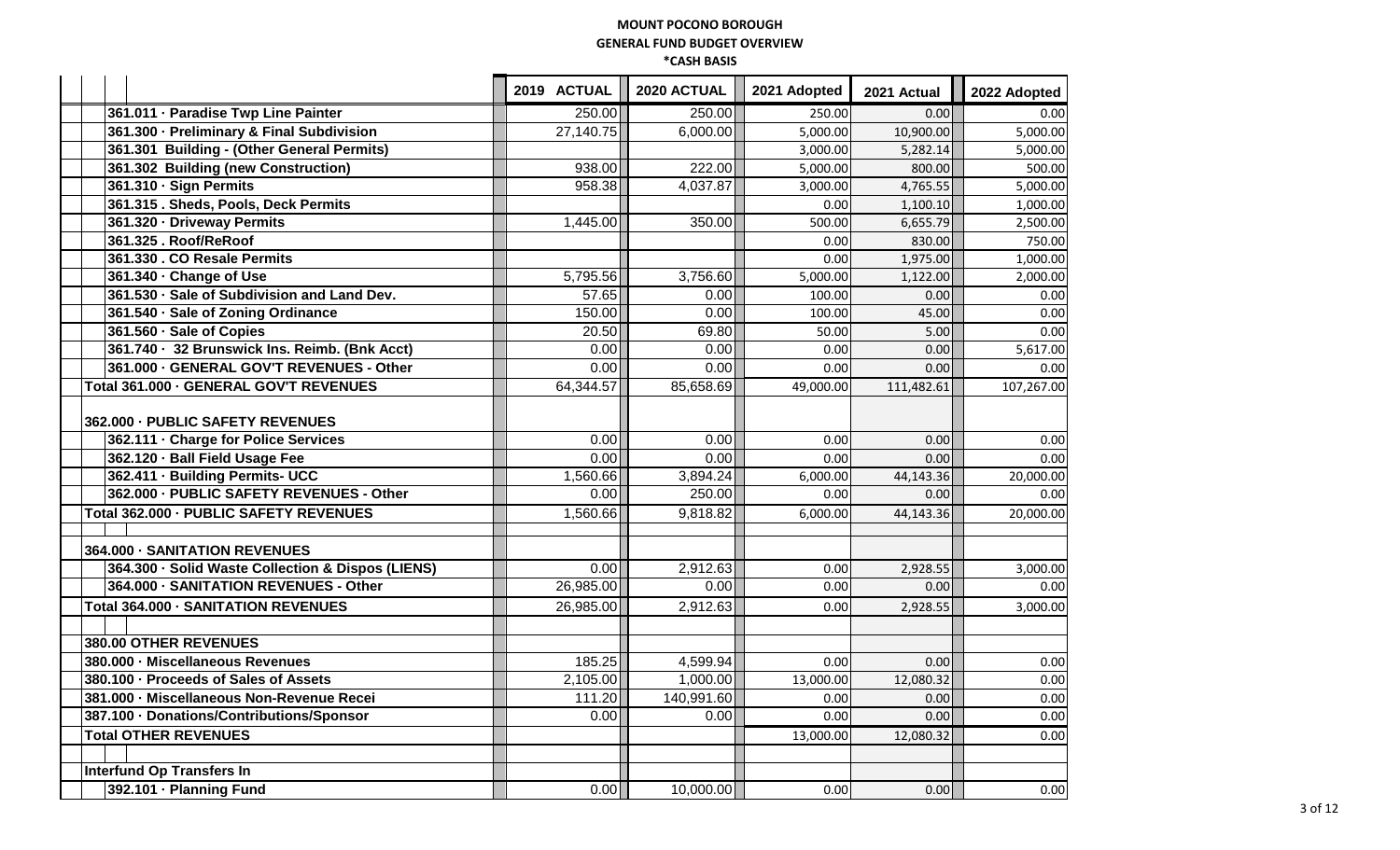|                                           | 2019 | <b>ACTUAL</b> | 2020 ACTUAL  | 2021 Adopted | 2021 Actual  | 2022 Adopted |
|-------------------------------------------|------|---------------|--------------|--------------|--------------|--------------|
| 392.102 - Projects Fund                   |      | 10,000.00     | 232,702.04   | 0.00         | 0.00         | 0.00         |
| 392.104 - 5 Pt Int Fund                   |      | 50,000.00     | 30,000.00    | 0.00         | 0.001        | 0.00         |
| 392.200 · Stormwater Acct                 |      | 20,000.00     | 10,273.48    | 0.00         | 0.00         | 0.00         |
| 392.300 · Road Rehab Fund                 |      | 0.00          | 0.00         | 0.00         | 0.00         | 0.00         |
| 392.400 . Park & Rec. Fund                |      |               | 0.00         | 17,500.00    | 17,500.00    | 16,200.00    |
| 392.500 Park & Rec.                       |      | 0.00          | 0.00         | 125,357.00   | 0.00         | 0.00         |
| <b>Total Interfund Op Transfers In</b>    |      | 80,000.00     | 282,975.52   | 142,857.00   | 17,500.00    | 16,200.00    |
|                                           |      |               |              |              |              |              |
| 393.000 - ESSA Loan Proceeds              |      | 0.00          | 0.00         | 0.00         | 0.00         | 0.00         |
| 394.000 · Sale of Fixed Assets            |      | 0.00          | 0.00         | 0.00         | 0.001        | 0.00         |
| 395.000 - Refunds of Prior Yr Expenditure |      | 0.00          | 0.00         | 0.00         | 9,497.53     | 0.00         |
| 396.000 - Donations from Private & Public |      | 0.00          | 0.00         | 0.00         | 0.00         | 0.00         |
| 399.000 - Fund Balance Forward            |      | 0.00          | 0.00         | 0.00         | 36,682.60    | 310,568.00   |
| <b>Total Income</b>                       |      | 1,868,712.27  | 2,275,207.35 | 2,051,486.00 | 2,139,084.04 | 2,420,365.00 |
|                                           |      |               |              |              |              |              |
|                                           |      |               |              |              |              |              |
|                                           |      |               |              |              |              |              |

| <b>EXPENSES</b>                              |           |           |           |           |           |
|----------------------------------------------|-----------|-----------|-----------|-----------|-----------|
| 400.000 - LEGISLATIVE BODY                   |           |           |           |           |           |
| 400.110 · Salary of Elected Officials        | 7,300.00  | 7,150.00  | 7,300.00  | 7,300.00  | 7,300.00  |
| 400.161 · Employers FICA                     | 539.40    | 217.00    | 0.00      | 0.00      | 0.00      |
| 400.162 - Employers U/C                      | 0.00      | 27.79     | 0.00      | 0.00      | 0.00      |
| 400.163 - Employers Medicare                 | 126.22    | 50.79     | 0.00      | 0.00      | 0.00      |
| 400.300 - Other Services & Charges           | 920.25    | 1,011.18  | 1,500.00  | 705.81    | 1,000.00  |
| 400.331 · Travel Expenses                    | 0.00      | 0.00      | 500.00    | 367.73    | 500.00    |
| 400.420 · Dues, Subscriptions, & Membership  | 1,610.00  | 1,743.60  | 2,400.00  | 1,238.00  | 1,500.00  |
| 400.460 · Meetings & Conferences             | 0.00      | 116.51    | 500.00    | 517.50    | 500.00    |
| 400.000 - LEGISLATIVE BODY - Other           | 0.00      | 0.00      | 0.00      | 0.00      | 0.00      |
| Total 400.000 - LEGISLATIVE BODY             | 10,495.87 | 10,316.87 | 12,200.00 | 10,129.04 | 10,800.00 |
|                                              |           |           |           |           |           |
| 401.000 ADMIN MANAGER                        |           |           |           |           |           |
| 401.120 · Manager Salary                     |           |           | 60,000.00 | 57,468.60 | 60,000.00 |
| 401.156 Manager Health Ins. (Geisinger)      |           |           | 7,496.00  | 4,732.39  | 18,266.00 |
| 401.157 - Manager Dental & Vision (Highmark) |           |           | 360.00    | 265.98    | 720.00    |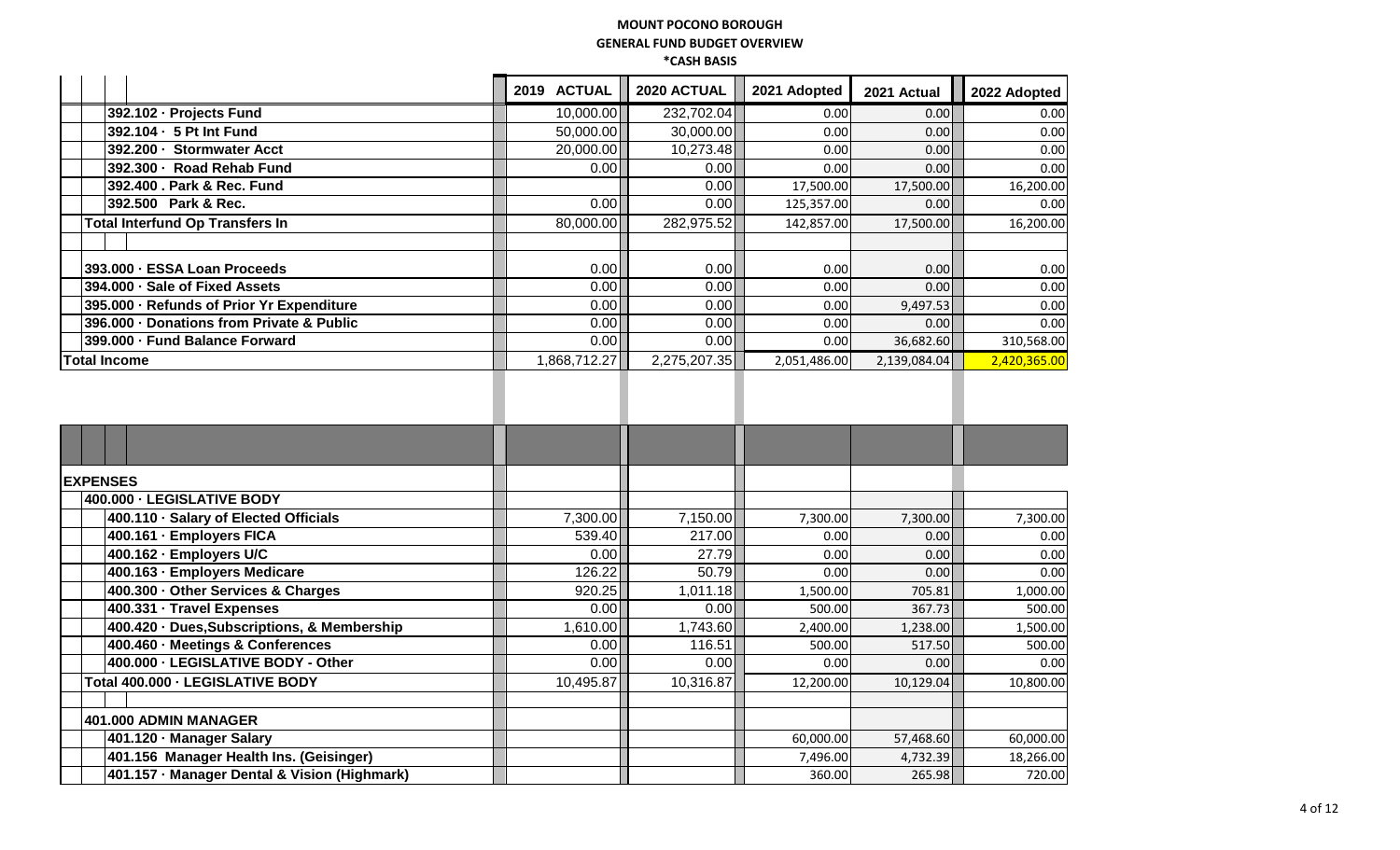|                                                    | 2019 ACTUAL | 2020 ACTUAL | 2021 Adopted | 2021 Actual | 2022 Adopted |
|----------------------------------------------------|-------------|-------------|--------------|-------------|--------------|
| 401.158 - Manager Life/Disb Ins (Met Life)         |             |             | 800.00       | 0.00        | 1,620.00     |
| 401.161 · Manager Employers Fica                   |             |             | 3,700.00     | 3,595.95    | 3,700.00     |
| 401.162 - Manager Employers U/C                    |             |             | 300.00       | 252.18      | 300.00       |
| 401.163 · Manager Employers Medicare               |             |             | 870.00       | 833.29      | 870.00       |
| 401.200. Supplies/Equipment                        |             |             | 0.00         | 896.06      | 300.00       |
| 401.331 - Travel Expenses                          |             |             | 1,000.00     | 0.00        | 500.00       |
| 401.350 - Bonding/ Insurance                       |             |             | 325.00       | 2,500.00    | 400.00       |
| 401.420 · Dues, Subscriptions, Membership          |             |             | 500.00       | 375.00      | 400.00       |
| 401.460 - Mtgs Training                            |             |             | 1,500.00     | 75.00       | 250.00       |
| <b>TOTAL 401.000 ADMIN MANAGER</b>                 |             |             | 76,851.00    | 70,994.45   | 87,326.00    |
|                                                    |             |             |              |             |              |
| <b>403.000 TAX COLLECTION</b>                      |             |             |              |             |              |
| 403.110 · Salary - Tax Collector                   | 5,600.00    | 5,600.00    | 5,600.00     | 5,600.00    | 5,600.00     |
| 403.120 Transfer Tax Commission (GJE)              |             |             | 0.00         | 2,962.48    | 1,100.00     |
| 403.130 - EIT Commission (GJE)                     | 45.00       | 0.00        | 0.00         | 3,368.78    | 3,027.00     |
| 403.131 - LST Commission                           | 1,760.76    | 1,341.86    | 1,800.00     | 1,251.37    | 828.00       |
| 403.161 - Employers FICA-Tax Coll                  | 260.40      | 347.20      | 348.00       | 347.20      | 348.00       |
| 403.162 - Employers U/C-Tax Coll                   | 0.00        | 0.00        | 0.00         | 0.00        | 0.00         |
| 403.163 - Employers Medicare-Tax Coll              | 60.90       | 81.20       | 90.00        | 81.20       | 90.00        |
| 403.200 · Supplies-Tax Coll                        | 1,018.19    | 177.41      | 1,000.00     | 1,911.65    | 1,500.00     |
| 403.350 - Insurance and Bonding (4yr)              | 0.00        | 0.00        | 0.00         | 0.00        | 1,000.00     |
| 403.351 · Refund of RE Taxes Paid (Reassesment)    | 0.00        | 32,911.24   | 20,000.00    | 12,138.44   | 0.00         |
| 403.000 - TAX COLLECTION - Other                   | 0.00        | 0.00        | 0.00         | 0.00        | 0.00         |
| Total 403.000 - TAX COLLECTION                     | 8,745.25    | 40,458.91   | 28,838.00    | 27,661.12   | 13,493.00    |
| 404.000 - LEGAL                                    |             |             |              |             |              |
| 404.310 - Professional Services                    | 0.00        | 20,000.00   | 20,000.00    | 20,000.00   | 22,000.00    |
| 404.330 - Alternate Solicitor Fees                 | 0.00        | 0.00        | 1,000.00     | 1,359.91    | 1,500.00     |
| 404.331 · Additional Solicitor Fees (Non Retainer) | 23,773.47   | 0.00        | 4,000.00     | 727.25      | 5,000.00     |
| 404.356 - LEGAL - Labor Attny.                     | 0.00        | 6,310.65    | 30,000.00    | 53,079.69   | 20,000.00    |
| <b>Total 404.000 - LEGAL</b>                       | 23,773.47   | 26,310.65   | 55,000.00    | 75,166.85   | 48,500.00    |
| 405.000 - OFFICE-TREASURER/ ADMIN.                 |             |             |              |             |              |
| 405.120 · Salary of Treasurer                      | 56,000.38   | 103,576.86  | 20,800.00    | 19,750.00   | 20,800.00    |
| 405.140 · Salary of Admin Assistant                | 37,966.50   | 35,104.50   | 26,208.00    | 25,182.00   | 26,208.00    |
| 405.156 - Health Ins                               | 30,977.67   | 53,489.59   | 0.00         | 0.00        | 0.00         |
| 405.158 - Life/Disab Ins                           | 1,386.12    | 1,288.44    | 0.00         | 0.00        | 0.00         |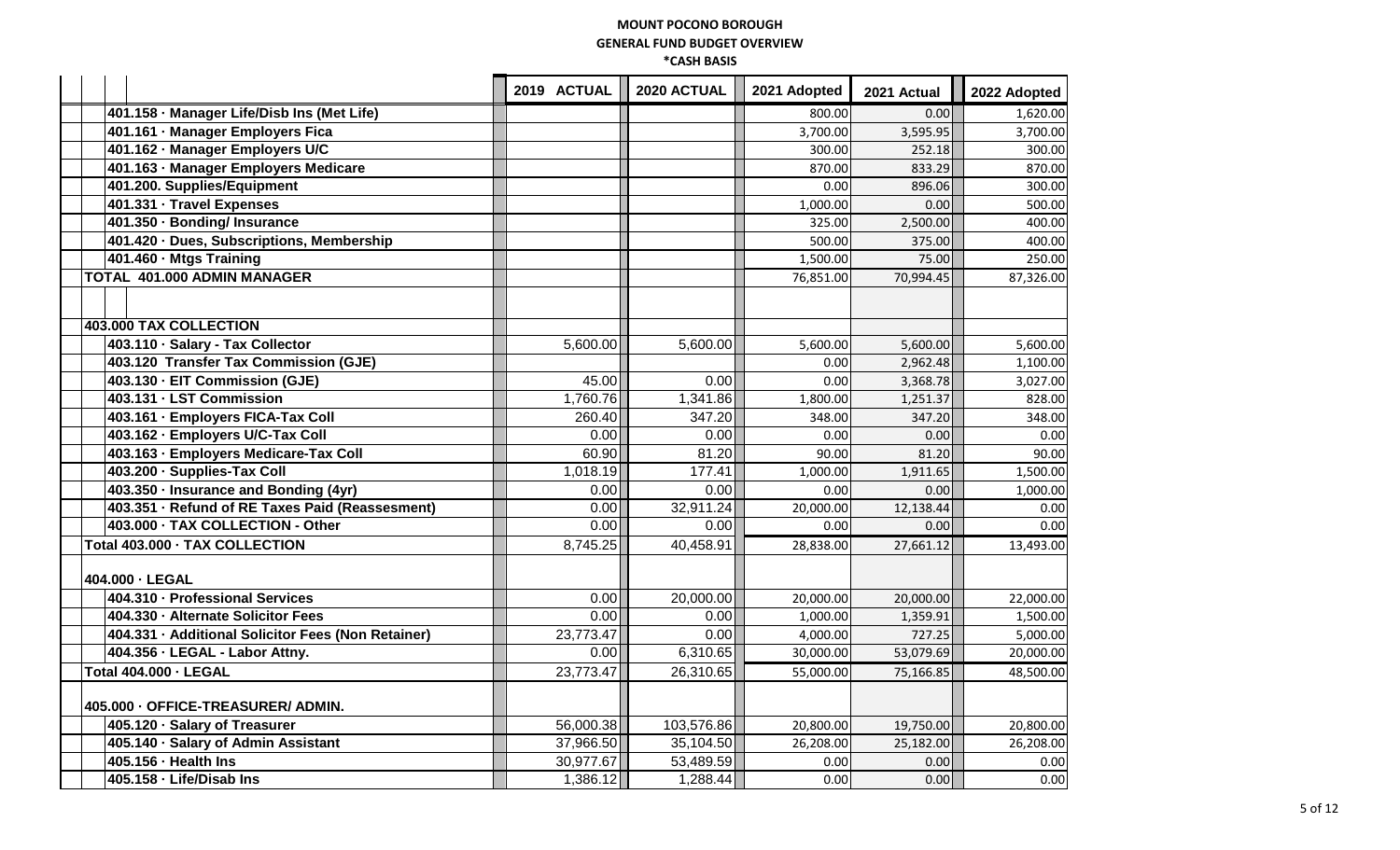|                                                    | 2019 ACTUAL | 2020 ACTUAL | 2021 Adopted | 2021 Actual | 2022 Adopted |
|----------------------------------------------------|-------------|-------------|--------------|-------------|--------------|
| 405.161 · Employers FICA                           | 6,722.22    | 8,902.17    | 2,914.00     | 2,785.79    | 2,914.00     |
| 405.162 · Employers U/C                            | 855.03      | 917.14      | 120.00       | 569.94      | 500.00       |
| 405.163 - Employers Medicare                       | 1,572.13    | 2,081.96    | 680.00       | 651.52      | 680.00       |
| 405.190 - Temporary Help                           | 0.00        | 0.00        | 6,200.00     | 0.00        | 0.00         |
| $\overline{405.200} \cdot$ Supplies                | 1,999.10    | 3,053.43    | 2,000.00     | 1,955.94    | 2,000.00     |
| 405.220 · Postage                                  | 1,146.74    | 1,134.06    | 2,500.00     | 921.95      | 1,500.00     |
| 405.310 · Payroll Service                          | 1,229.20    | 1,223.55    | 1,000.00     | 1,303.07    | 1,450.00     |
| 405.311 - Additional Costs -AUP                    | 0.00        | 0.00        | 2,000.00     | 2,000.00    | 0.00         |
| 405.312 Professional Cost-Audit                    | 7,000.00    | 7,400.00    | 7,400.00     | 7,400.00    | 8,000.00     |
| 405.320 - Communications/Telephone                 | 3,114.87    | 2,801.64    | 3,000.00     | 4,006.41    | 4,000.00     |
| 405.321 · Website                                  | 1,373.09    | 3,207.18    | 8,000.00     | 5,755.00    | 6,300.00     |
| 405.325. Bank Service Charges                      |             |             |              | 675.92      | 1,200.00     |
| 405.331 · Mileage Reimb.                           | 318.42      | 0.00        | 0.00         | 0.00        | 0.00         |
| 405.340 - Advertising                              | 2,476.63    | 5,456.28    | 4,000.00     | 972.27      | 1,500.00     |
| 405.350 - Insurance/Bonding                        | 275.00      | 0.00        | 325.00       | 325.00      | 400.00       |
| 405.370 - Repair & Maint-Office Equip              | 1,455.50    | 1,535.00    | 1,300.00     | 1,093.96    | 1,000.00     |
| 405.454 - Contracted Copier                        | 3,483.56    | 3,765.91    | 3,600.00     | 2,965.31    | 3,000.00     |
| 405.460 · Meetings/Confer                          | 0.00        | 0.00        | 0.00         | 0.00        | 0.00         |
| 405.740 - Office Equip                             | 310.16      | 0.00        | 0.00         | 3,189.36    | 0.00         |
| 405.000 - Office - Other                           | 0.00        | 0.00        | 0.00         | 0.00        | 0.00         |
| Total 405.000 - Office TREASURER/ADMIN             | 152,662.32  | 234,937.71  | 92,047.00    | 81,503.44   | 81,452.00    |
|                                                    |             |             |              |             |              |
| 409.000 - BOROUGH BUILDING EXPENSES                |             |             |              |             |              |
| 409.000 - GENERAL GOVERNMENT EXPENSES - Other      | 0.00        | 0.00        | 0.00         | 0.00        | 0.00         |
| 409.100 - Salaries - Custodial                     | 14,456.00   | 4,902.00    | 0.00         | 0.00        | 0.00         |
| 409.161 · Employee FICA                            | 0.00        | 0.00        | 0.00         | 0.00        | 0.00         |
| 409.162 - Employee U/C                             | 0.00        | 0.00        | 0.00         | 0.00        | 0.00         |
| 409.163 - Employee Medical                         | 0.00        | 0.00        | 0.00         | 0.00        | 0.00         |
| 409.200 · Building Supplies                        | 2,367.94    | 3,805.23    | 3,500.00     | 1,871.57    | 2,500.00     |
| 409.310 - Professional Services                    | 9,618.70    | 18,063.80   | 10,000.00    | 15,303.45   | 15,000.00    |
| 409.360 - Public Water                             | 0.00        | 0.00        | 500.00       | 507.65      | 500.00       |
| 409.361 - Public Electric                          | 6,422.18    | 4,187.46    | 5,000.00     | 6,055.32    | 8,000.00     |
| 409.367 - Building Heat                            | 6,693.09    | 7,089.67    | 7,000.00     | 6,238.73    | 10,000.00    |
| 409.369 . Information Technology (IT)              |             |             |              | 7,304.65    | 5,000.00     |
| 409.370 · Repairs & Maintenance                    | 4,190.60    | 1,157.00    | 1,500.00     | 2,065.79    | 2,500.00     |
| 409.450 - Bottled Water                            | 782.35      | 669.37      | 600.00       | 524.38      | 600.00       |
| 409.500 . Mold Remediation & Bld Repair            |             |             | 0.00         | 24,000.00   | 140,000.00   |
| 409.600 · Capital Construction (Maintenance Build) | 583.73      | 289.80      | 50,000.00    | 0.00        | 100,000.00   |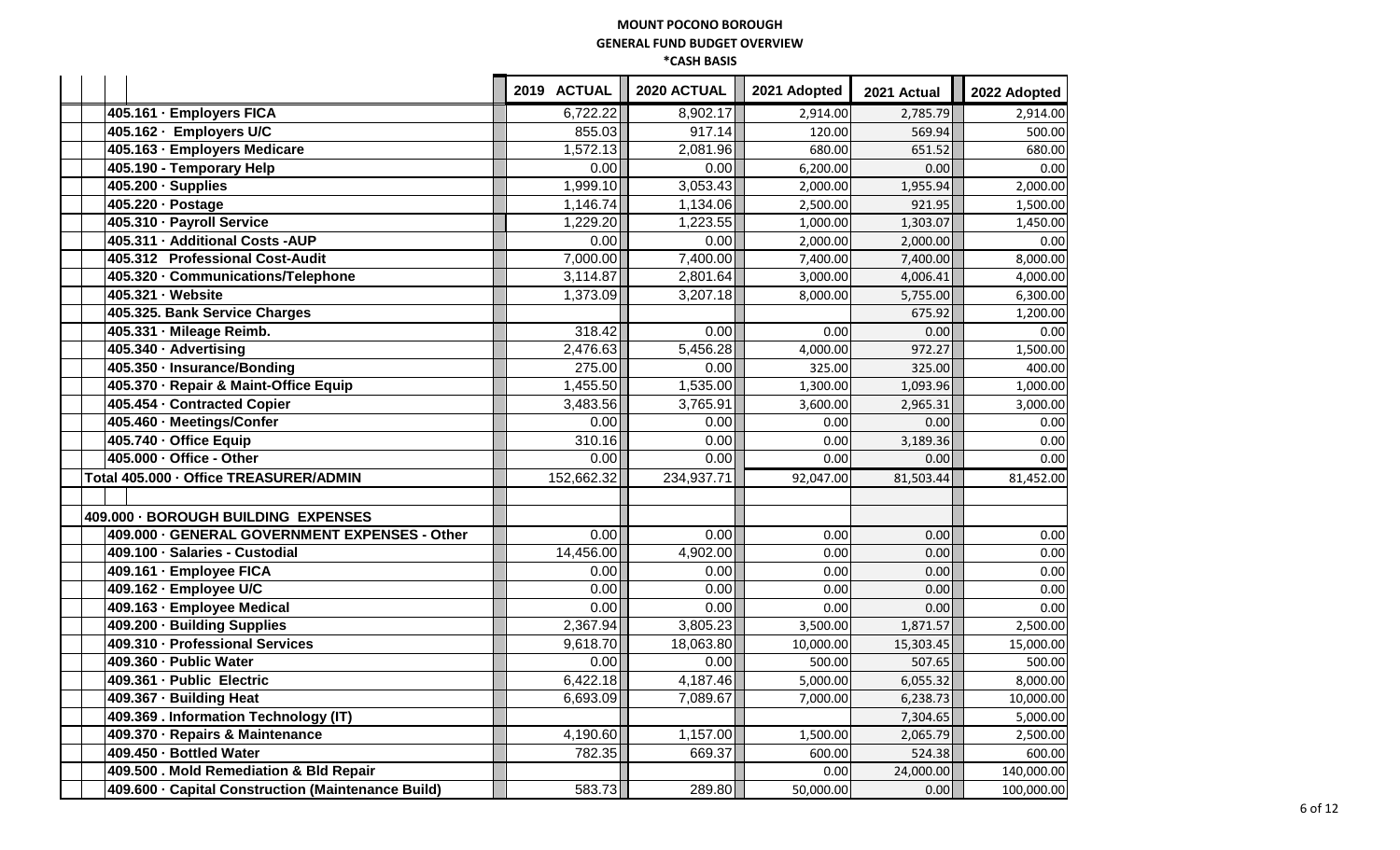|                                                        | 2019 ACTUAL | 2020 ACTUAL | 2021 Adopted | 2021 Actual | 2022 Adopted |
|--------------------------------------------------------|-------------|-------------|--------------|-------------|--------------|
| 409.700 · Capital Purchase (Security Upgrade)          | 0.00        | 0.00        | 25,000.00    | 23,850.00   | 20,000.00    |
| 409.800 · Bldg Debt Service (ESSA)                     | 27,710.40   | 30,019.60   | 30,000.00    | 27,710.40   | 30,000.00    |
| 409.900 ARPA (Am.Rescue Plan Act)                      | 0.00        | 0.00        | 0.00         | 4,423.00    | 0.00         |
| Total 409.000 - GENERAL GOVERNMENT EXPENSES            | 72,824.99   | 70,183.93   | 133,100.00   | 119,854.94  | 334,100.00   |
| 410.000 - REGIONAL POLICE                              |             |             |              |             |              |
| 410.329 - Control Center Fees                          | 2,776.92    | 2,776.92    | 3,106.00     | 3,106.60    | 3,100.00     |
| 410.370 - Police Services Fees                         | 679,614.01  | 783,543.83  | 741,104.00   | 741,202.29  | 846,121.00   |
| 410.420 - M.M.O. - Pension                             | 27,920.24   | 34,063.52   | 42,000.00    | 54,687.10   | 50,331.00    |
| 410.471 - Police - Loan Payment                        | 0.00        | 33,505.34   | 33,735.00    | 33,505.44   | 17,000.00    |
| 410.000 - REGIONAL POLICE - Other (Non Uniform Police) | 0.00        | 0.00        | 0.00         | 0.00        | 1,298.00     |
| Total 410.000 - REGIONAL POLICE                        | 710,311.17  | 853,889.61  | 819,945.00   | 832,501.43  | 917,850.00   |
| 411.000 - FIRE                                         |             |             |              |             |              |
| 411.345 - Fire Work/Comp                               | 0.00        | 12,991.00   | 13,000.00    | 15,544.00   | 13,000.00    |
| 411.370 - Hydrants                                     | 8,229.24    | 8,229.24    | 8,500.00     | 7,774.85    | 8,500.00     |
| 411.540 - Contributions to Volunteer Fire              | 40,100.36   | 34,703.85   | 40,000.00    | 41,099.52   | 42,343.00    |
| 411.541 - Firemens Relief Disbursement                 | 16,895.51   | 17,098.67   | 17,000.00    | 14,703.22   | 17,000.00    |
| 411.542 - Fire Truck Fuel Expense                      | 3,000.00    | 0.00        | 3,000.00     | 3,000.00    | 3,000.00     |
| 411.000 - FIRE - Other                                 | 0.00        | 0.00        | 0.00         | 0.00        | 0.00         |
| Total 411.000 - FIRE                                   | 68,225.11   | 0.00        | 81,500.00    | 82,121.59   | 83,843.00    |
|                                                        |             |             |              |             |              |
| 412.000 - AMBULANCE/EMS                                |             |             |              |             |              |
| 412.500 - Contribution                                 | 11,271.45   | 17,351.72   | 20,000.00    | 20,468.60   | 21,172.00    |
| 412.542 - Fuel Reimb - Ambulance                       | 9,278.36    | 0.00        | 500.00       | 500.00      | 500.00       |
| 412.000 - AMBULANCE - Other                            | 0.00        | 0.00        | 0.00         | 0.00        | 0.00         |
| Total 412.000 - AMBULANCE                              | 20,549.81   | 0.00        | 20,500.00    | 20,968.60   | 21,672.00    |
| 413.000 - PROTECTIVE INSPECTION                        |             |             |              |             |              |
| 413.120 - On-Site Sewer Officer                        | 0.00        | 0.00        | 0.00         | 0.00        | 0.00         |
| 413.000 - PROTECTIVE INSPECTION - Other                | 0.00        | 0.00        | 0.00         | 0.00        | 0.00         |
| Total 413.000 - PROTECTIVE INSPECTION                  | 0.00        | 0.00        | 0.00         | 0.00        | 0.00         |
|                                                        |             |             |              |             |              |
| 414.000 - PLANNING AND ZONING                          |             |             |              |             |              |
| 414.120 · Salaries - Zoning & Code Officer             | 29,280.00   | 32,822.50   | 36,400.00    | 29,280.00   | 41,600.00    |
| 414.156 - Health Insurance                             | 18,363.33   | 3,049.80    | 0.00         | 0.00        | 0.00         |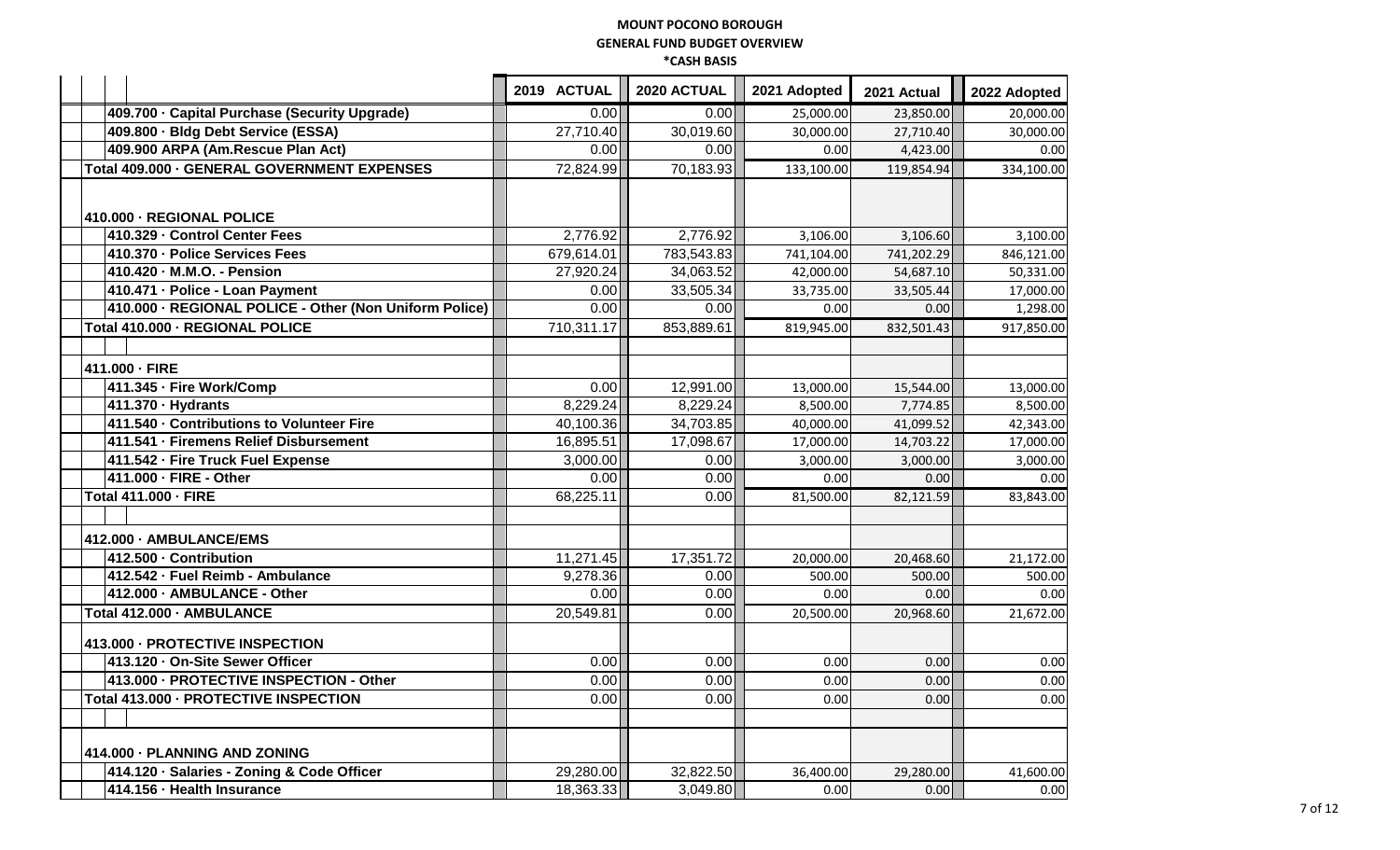|                                                         | 2019 ACTUAL | 2020 ACTUAL | 2021 Adopted | 2021 Actual | 2022 Adopted |
|---------------------------------------------------------|-------------|-------------|--------------|-------------|--------------|
| 414.161 · Employers FICA-                               | 1,815.36    | 2,035.00    | 2,257.00     | 1,815.36    | 2,579.00     |
| 414.162 - Employers U/C -                               | 285.04      | 911.82      | 60.00        | 285.06      | 385.00       |
| 414.163 - Employers Medicare                            | 424.57      | 475.93      | 528.00       | 424.57      | 603.00       |
| $414.200 \cdot$ Supplies                                | 1,384.73    | 674.23      | 400.00       | 340.22      | 500.00       |
| 414.300 . General Engineering                           |             |             | 0.00         | 472.50      | 700.00       |
| 414.310. Legal Fees Reimb                               |             |             | 0.00         | 6,699.50    | 5,000.00     |
| 414.313 · Engineering - Planning/Zoning Reimb.          | 26,761.91   | 29,072.09   | 15,000.00    | 46,859.60   | 50,000.00    |
| 414.314 · Legal Services - Planning Commission          | 6,776.57    | 6,910.00    | 4,000.00     | 1,838.50    | 2,000.00     |
| 414.315 Legal Fee-ZHB                                   | 0.00        | 0.00        | 2,000.00     | 0.00        | 2,000.00     |
| 414.316 - Court Reporter-ZHB - Reimb.                   | 896.65      | 654.15      | 1,500.00     | 776.70      | 1,000.00     |
| 414.320 · Telephone/Communication                       | 1,200.00    | 1,556.90    | 1,200.00     | 1,143.62    | 1,200.00     |
| 414.321 - 32 Brunswick Demolition                       | 0.00        | 0.00        | 0.00         | 0.00        | 17,974.00    |
| 414.330 - Transportation - Zoning Officer               | 528.11      | 312.83      | 600.00       | 0.00        | 800.00       |
| 414.331 · Other Charges -Postage, Permit Manager, Deeds | 1,850.00    | 2,992.80    | 3,000.00     | 4,701.48    | 4,200.00     |
| 414.332. Codification                                   |             |             | 0.00         | 9,911.50    | 0.00         |
| 414.341 · Advertising - Planning Commission             | 52.04       | 166.92      | 250.00       | 515.48      | 500.00       |
| 414.342 Advertising ZHB & PC Reimb                      | 0.00        | 0.00        | 250.00       | 0.00        | 250.00       |
| 414.460 - Meetings/Conferences                          | 200.00      | 0.00        | 1,000.00     | 0.00        | 500.00       |
| 414.700 · Capital Purchases (Map Link)                  | 0.00        | 0.00        | 0.00         | 0.00        | 6,500.00     |
| 414.000 - PLANNING AND ZONING - Other                   | 0.00        | 0.00        | 0.00         | 0.00        | 0.00         |
| Total 414.000 - PLANNING AND ZONING                     | 89,818.31   | 81,634.97   | 68,445.00    | 105,064.09  | 138,291.00   |
| 415.000 - SAFETY COMMISSION                             |             |             |              |             |              |
| 415.200 · Solar LED Radar Speed Signs                   | 0.00        | 0.00        | 0.00         | 0.00        | 0.00         |
| 415.300 · Solar LED Flashing Beacon                     | 0.00        | 0.00        | 0.00         | 0.00        | 50,000.00    |
| 415.460 - Pedestrian Stop Signs                         | 0.00        | 0.00        | 0.00         | 0.00        | 0.00         |
| 415.000 - Mid Block Crosswalk                           | 0.00        | 0.00        | 0.00         | 0.00        | 0.00         |
| 415.500 . Median Gateway                                |             |             | 0.00         | 0.00        | 0.00         |
| Total 415.000 - SAFETY COMMISSION                       | 0.00        | 0.00        | 0.00         | 0.00        | 50,000.00    |
| 427.000 - SOLID WASTE DISPOSAL                          |             |             |              |             |              |
| 427.200 - Waste Supplies                                | 0.00        | 0.00        | 0.00         | 0.00        | 0.00         |
| 427.450 - Contracted Solid Waste-Sewer                  | 0.00        | 0.00        | 0.00         | 0.00        | 0.00         |
| 427.451 · Sanitation Billing Services                   | 0.00        | 0.00        | 0.00         | 0.00        | 0.00         |
| 427.000 - SOLID WASTE DISPOSAL - Other                  | 0.00        | 0.00        | 0.00         | 0.00        | 0.00         |
| Total 427.000 - SOLID WASTE DISPOSAL                    | 0.00        | 0.00        | 0.00         | 0.00        | 0.00         |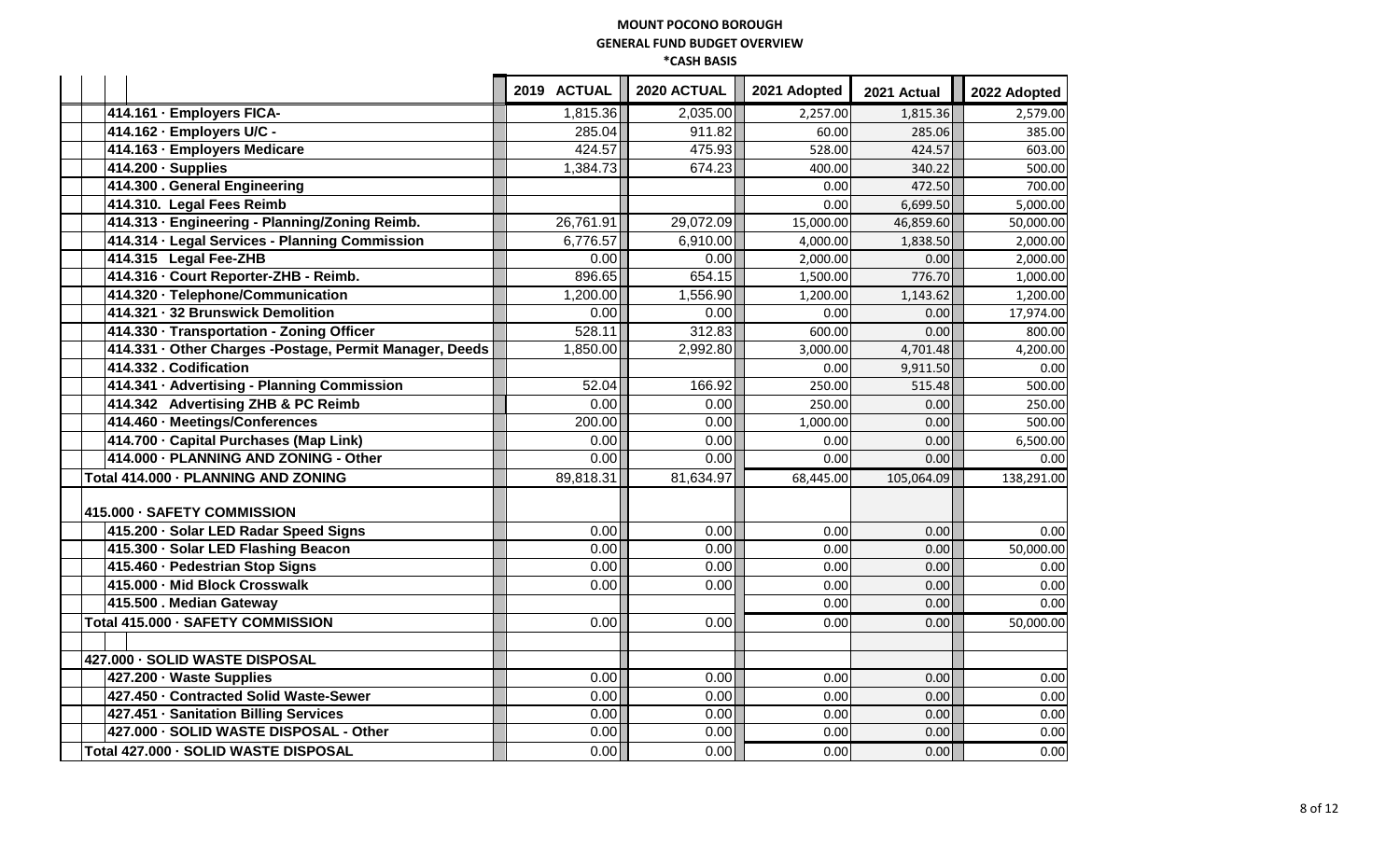|                                                       | 2019 ACTUAL | 2020 ACTUAL | 2021 Adopted | 2021 Actual | 2022 Adopted |
|-------------------------------------------------------|-------------|-------------|--------------|-------------|--------------|
|                                                       |             |             |              |             |              |
|                                                       |             |             |              |             |              |
| 430.000 - HIGHWAY MAINT - GENERAL                     |             |             |              |             |              |
| 430.140 · Salaries - Highway                          | 54,194.45   | 80,764.03   | 67,068.00    | 48,762.99   | 71,347.00    |
| 430.156 - Health Insurance                            | 62,411.40   | 83,200.51   | 101,200.00   | 53,158.27   | 100,000.00   |
| 430.158 - Life/Disab Insurance                        | 1,961.63    | 2,986.18    | 3,000.00     | 822.36      | 3,000.00     |
| 430.161 - Employers FICA                              | 10,542.68   | 10,784.27   | 11,393.00    | 9,745.87    | 11,514.00    |
| 430.162 - Employers U/C                               | 1,713.97    | 1,555.13    | 1,875.00     | 1,701.65    | 2,000.00     |
| 430.163 - Employers Medicare                          | 2,465.61    | 2,477.01    | 2,664.00     | 2,279.26    | 2,693.00     |
| 430.200 · Highway Supplies                            | 2,094.95    | 1,704.95    | 2,000.00     | 933.60      | 1,500.00     |
| 430.231 · Gas, Oil, Grease                            | 11,853.00   | 7,327.15    | 11,000.00    | 10,287.20   | 15,000.00    |
| 430.251 · Vehicle Parts (In House)                    | 5,662.95    | 5,679.13    | 6,000.00     | 2,909.04    | 3,000.00     |
| 430.260 · Supplies - Small Tools & Minor              | 752.73      | 1,914.29    | 1,500.00     | 750.25      | 1,000.00     |
| 430.300 - Other Serv/Charges                          | 2,080.55    | 1,080.98    | 1,200.00     | 6,135.67    | 2,000.00     |
| 430.320 - Telephone Communication                     | 2,612.10    | 2,594.97    | 2,000.00     | 2,377.73    | 2,000.00     |
| 430.331 · Transportation                              | 0.00        | 0.00        | 0.00         | 0.00        | 0.00         |
| 430.361 · Garage Heat                                 | 8,656.23    | 5,564.17    | 7,000.00     | 8,386.02    | 10,500.00    |
| 430.367 - Public Utility Electric                     | 4,788.30    | 3,240.30    | 4,000.00     | 1,853.25    | 3,500.00     |
| 430.368 - Public Water                                | 387.32      | 422.59      | 600.00       | 349.70      | 400.00       |
| 430.374 - Maint/Equip Repairs (Out Source)            | 14,596.36   | 15,125.82   | 20,000.00    | 18,303.05   | 45,000.00    |
| 430.392 - Equip Rental Center                         | 0.00        | 0.00        | 500.00       | 0.00        | 500.00       |
| 430.440 - Uniforms                                    | 4,708.85    | 3,576.44    | 4,200.00     | 4,032.62    | 4,500.00     |
| 430.460 - Meetings/Conferences                        | 0.00        | 0.00        | 0.00         | 75.00       | 100.00       |
| 430.700 · Highway Capital Purchases (See LOAN PAYMNT) | 0.00        | 0.00        | 0.00         | 0.00        | 0.00         |
| 430.701 - Capital Reserve - Equipment                 | 0.00        | 0.00        | 0.00         | 0.00        | 0.00         |
| 430.000 - HIGHWAY MAINT - GENERAL - Other             | 0.00        | 0.00        | 0.00         | 0.00        | 0.00         |
| Total 430.000 - HIGHWAY MAINT - GENERAL               | 191,483.08  | 229,997.92  | 247,200.00   | 172,863.53  | 279,554.00   |
| 431.000 - HIGHWAY MAINT - STREET CLEANING             |             |             |              |             |              |
| 431.140 · Salaries - Cleaning Streets                 | 48,844.40   | 43,895.57   | 55,125.00    | 48,044.80   | 58,645.00    |
| 431.000 - HIGHWAY MAINT - STREET CLEANING - Other     | 0.00        | 0.00        | 0.00         | 0.00        | 0.00         |
| Total 431.000 - HIGHWAY MAINT - STREET CLEANING       | 48,844.40   | 43,895.57   | 55,125.00    | 48,044.80   | 58,645.00    |
| 432.000 - HIGHWAY MAINT-SNOW & ICE REM.               |             |             |              |             |              |
| 432.140 · Snow & Ice Salaries                         | 8,652.27    | 2,834.17    | 10,106.00    | 10,520.59   | 10,752.00    |
| 432.141 · Snow/Ice Overtime                           | 5,052.71    | 2,977.14    | 9,188.00     | 4,166.25    | 5,000.00     |
| 432.200 - Salt & Cinders                              | 0.00        | 0.00        | 0.00         | 33.15       | 1,343.00     |
| 432.000 - HIGHWAY MAINT-SNOW & ICE REM. - Other       | 0.00        | 0.00        | 0.00         | 0.00        | 0.00         |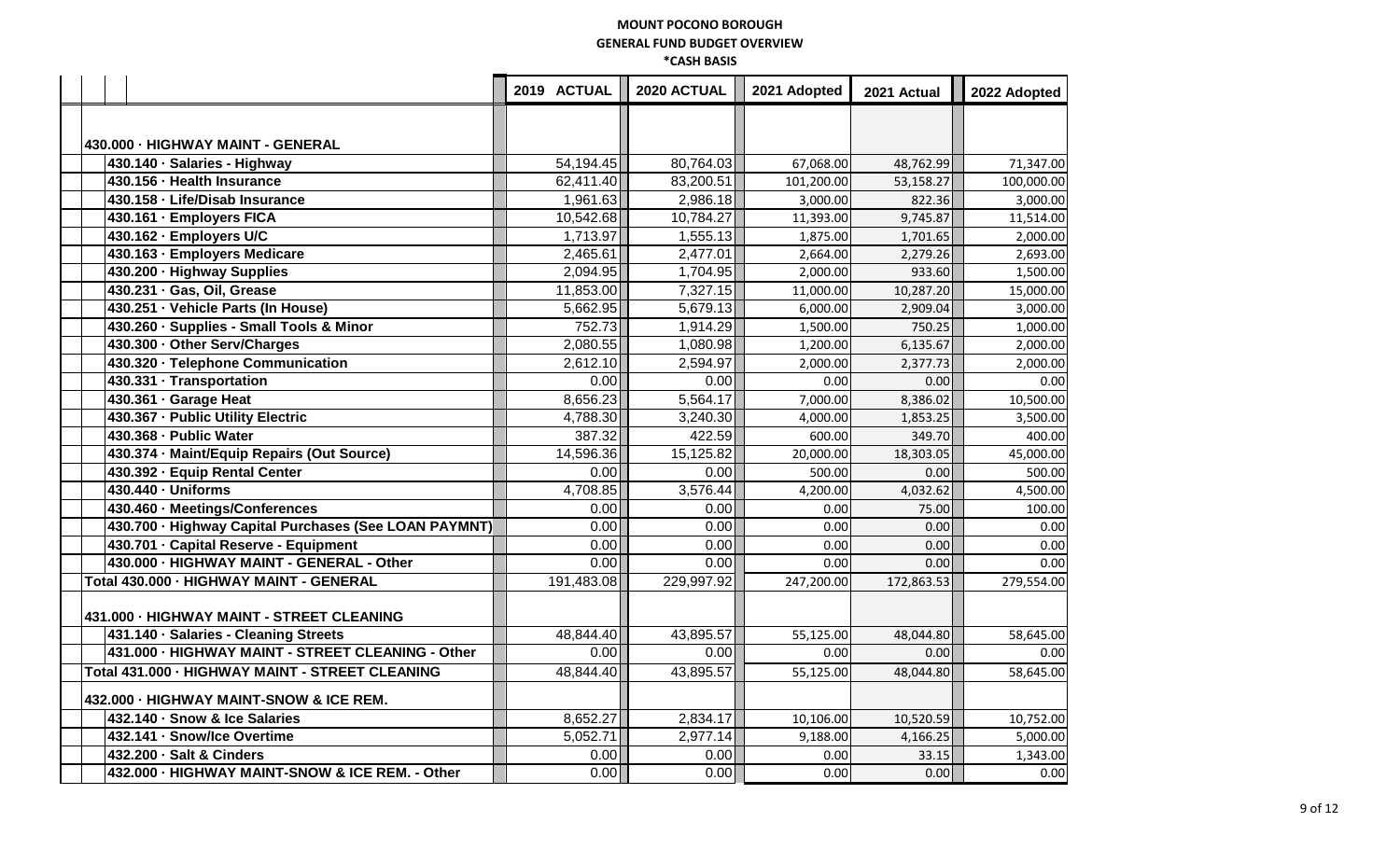|                                                  | 2019 ACTUAL       | 2020 ACTUAL | 2021 Adopted | 2021 Actual | 2022 Adopted |
|--------------------------------------------------|-------------------|-------------|--------------|-------------|--------------|
| Total 432.000 - HIGHWAY MAINT-SNOW & ICE REM.    | 13,704.98         | 5,811.31    | 19,294.00    | 14,719.99   | 17,095.00    |
|                                                  |                   |             |              |             |              |
| 433.000 - HWY MAINT - TRAF SIGNAL/SIGN           |                   |             |              |             |              |
| 433.140 · Salaries - Traffic Signals/sign        | 10,059.89         | 5,981.28    | 9,188.00     | 10,607.59   | 9,768.00     |
| 433.200 · Supplies - signals/signs               | 3,406.26          | 7,850.07    | 5,000.00     | 2,869.77    | 5,000.00     |
| 433.201 - Street Painting/Line Striping          | 0.00              | 10,700.00   | 10,000.00    | 9,500.26    | 10,000.00    |
| 433.367 - Repairs/Maint Traffic Signals          | 0.00              | 0.00        | 0.00         | 0.00        | 0.00         |
| 433.000 - HWY MAINT - TRAF SIGNAL/SIGN - Other   | 0.00              | 0.00        | 0.00         | 0.00        | 0.00         |
| Total 433.000 - HWY MAINT - TRAF SIGNAL/SIGN     | 13,466.15         | 24,531.35   | 24,188.00    | 22,977.62   | 24,768.00    |
| 437.000 - HWY MAINT - REPAIRS TOOLS/MACH         |                   |             |              |             |              |
| 437.140 · Salaries-Repairs Tools/Machine         | 29,268.43         | 24,788.06   | 33,075.00    | 23,053.35   | 35,191.00    |
| 437.000 - HWY MAINT - REPAIRS TOOLS/MACH - Other | 0.00              | 0.00        | 0.00         | 0.00        | 0.00         |
| Total 437.000 - HWY MAINT - REPAIRS TOOLS/MACH   | 29,268.43         | 24,788.06   | 33,075.00    | 23,053.35   | 35,191.00    |
|                                                  |                   |             |              |             |              |
| 439.000 - HIGHWAY CONST & REBUILDING             |                   |             |              |             |              |
| 439.200 - Supplies - Hwy                         | 15,558.97         | 11,225.71   | 5,000.00     | 5,862.34    | 5,500.00     |
| 439.313 - Engineering Fees                       | 0.001             | 100.00      | 1,000.00     | 0.00        | 1,000.00     |
| 439.450 - Contracted Services/Paving             | 18,600.00         | 217,748.85  | 100,000.00   | 0.00        | 0.00         |
| 439.451 - Stormwater                             | 0.00              | 0.00        | 5,000.00     | 0.00        | 5,000.00     |
| 439.600 - Capital Construction                   | 0.00              | 0.00        | 0.00         | 0.00        | 0.00         |
| 439.000 - HIGHWAY CONST & REBUILDING - Other     | 0.00              | 0.00        | 0.00         | 0.00        | 0.00         |
| Total 439.000 - HIGHWAY CONST & REBUILDING       | 34,158.97         | 229,074.56  | 111,000.00   | 5,862.34    | 11,500.00    |
| 451.000 - CULTURE-RECREATION ADMIN               |                   |             |              |             |              |
| 451.140 - Salaries - Recreation                  | 10,744.91         | 9,641.50    | 8,000.00     | 12,035.81   | 12,000.00    |
| 451.200 · Supplies                               | 333.47            | 0.00        | 500.00       | 913.27      | 1,000.00     |
| 451.300 . Park Electric                          |                   |             | 0.00         | 480.74      | 500.00       |
| 451.370 - Maint & Repairs - Recreation           | 279.50            | 1,931.89    | 1,500.00     | 219.18      | 1,000.00     |
| 451.392 - Rentals - Port a Potties               | 0.00              | 1,505.44    | 1,500.00     | 1,086.66    | 1,200.00     |
| 451.700 · Capital Purchases                      | 2,456.41          | 1,840.08    | 0.00         | 436.50      | 500.00       |
| 451.705 - PARC Per Capita                        | 0.00              | 0.00        | 0.00         | 0.00        | 0.00         |
| 451.706 Weed & Feed                              | 0.00              | 0.00        | 6,000.00     | 2,020.00    | 0.00         |
| 451.000 - CULTURE-RECREATION ADMIN - Other       | 0.00 <sub>l</sub> | 0.00        | 0.00         | 0.00        | 0.00         |
| Total 451.000 - CULTURE-RECREATION ADMIN         | 13,814.29         | 14,918.91   | 17,500.00    | 17,192.16   | 16.200.00    |
| 456.000 - LIBRARIES                              |                   |             |              |             |              |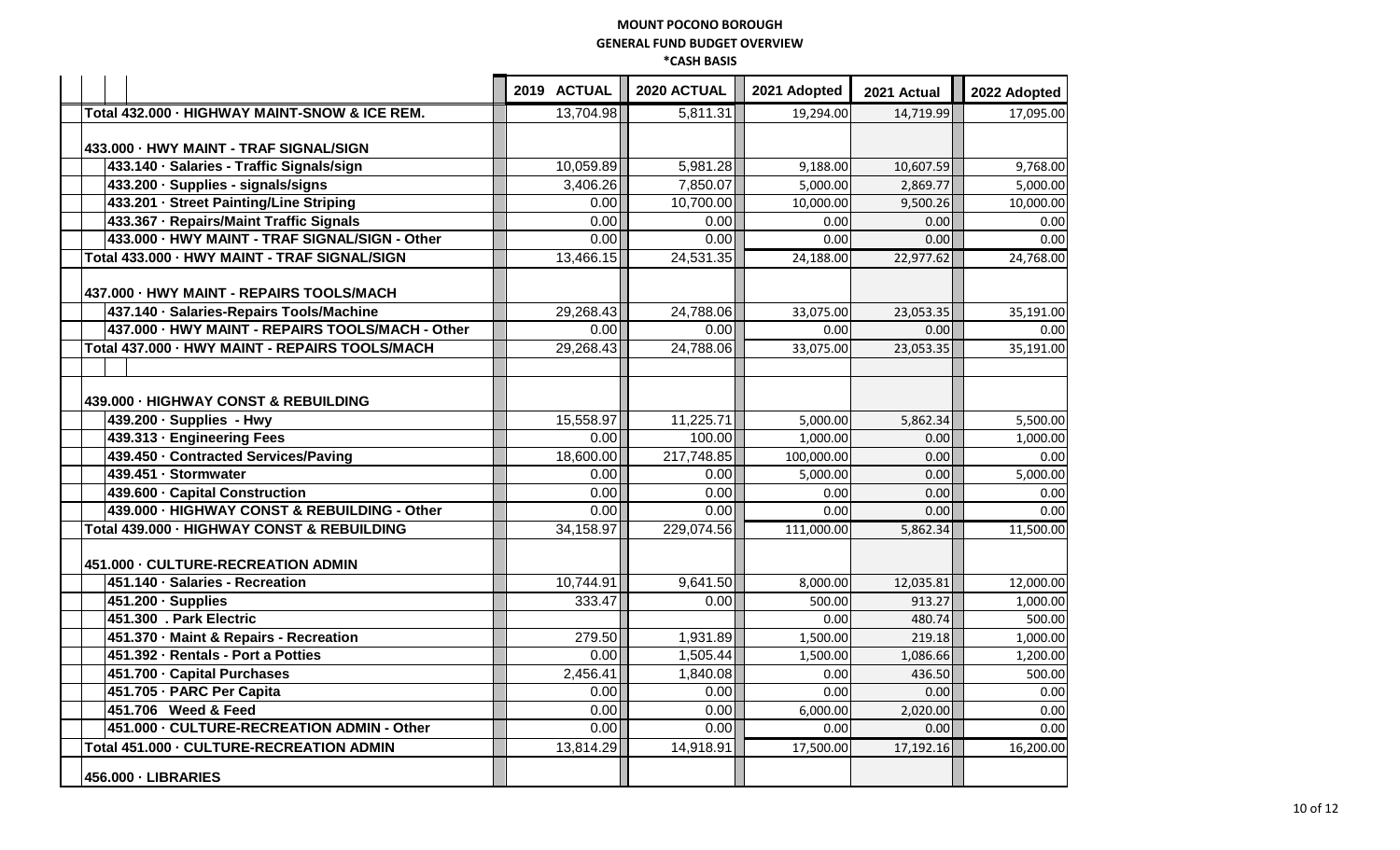|                                           | 2019 ACTUAL | 2020 ACTUAL | 2021 Adopted | 2021 Actual | 2022 Adopted |
|-------------------------------------------|-------------|-------------|--------------|-------------|--------------|
| 456.500 - Contributions, Grants, And Subs | 40,097.74   | 34,704.26   | 40,000.00    | 41,010.91   | 42,343.00    |
| 456.000 - LIBRARIES - Other               | 0.00        | 0.00        | 0.00         | 0.00        | 0.00         |
| Total 456.000 - LIBRARIES                 | 40,097.74   | 34,704.26   | 40,000.00    | 41,010.91   | 42,343.00    |
| 458.000 - SENIOR CITIZEN'S CENTER         |             |             |              |             |              |
| 458.500 - Contributions, Grants, and Subs | 60.00       | 0.00        | 500.00       | 0.00        | 1,500.00     |
| 458.000 - SENIOR CITIZEN'S CENTER - Other | 0.00        | 0.00        | 0.00         | 0.00        | 0.00         |
| Total 458.000 - SENIOR CITIZEN'S CENTER   | 60.00       | 0.00        | 500.00       | 0.00        | 1,500.00     |
| 471.000 - DEBT SERVICE - PRINCIPAL        |             |             |              |             |              |
| 471.002 · HIGHWAY                         |             |             |              |             |              |
| 471.202 · L/P                             | 0.00        | 0.00        | 0.00         | 0.00        | 0.00         |
| 471.200 · L/P                             | 0.00        | 0.00        | 0.00         | 0.00        | 0.00         |
| 471.201 · L/P                             | 0.00        | 0.00        | 0.00         | 0.00        | 0.00         |
| 471.203 · L/P - Loan Payment              | 36,145.18   | 36,146.18   | 0.00         | 0.00        | 35,000.00    |
| 471.002 - HIGHWAY - Other                 | 0.00        | 0.00        | 0.00         | 0.00        | 0.00         |
| Total 471.002 - HIGHWAY                   | 36,145.18   | 36,146.18   | 0.00         | 0.00        | 35,000.00    |
| 471.003 - ZONING                          |             |             |              |             |              |
| 471.900 - Lease Pymts - Stratix Copier    | 0.00        | 0.00        | 0.00         | 0.00        | 0.00         |
| 471.003 - ZONING - Other                  | 0.00        | 0.00        | 0.00         | 0.00        | 0.00         |
| <b>Total 471.003 - ZONING</b>             | 0.00        | 0.00        | 0.00         | 0.00        | 0.00         |
| 480.000 - MISCELLANEOUS EXPENSES          |             |             |              |             |              |
| 480.001 - Miscellaneous Expenditures      | 53.00       | 52,319.81   | 0.00         | 0.00        | 0.00         |
| 480.002 - Mayor's Expenses                | 0.00        | 0.00        | 0.00         | 0.00        | 0.00         |
| 480.000 - MISCELLANEOUS EXPENSES - Other  | 0.00        | 0.00        | 0.00         | 0.00        | 0.00         |
| Total 480.000 - MISCELLANEOUS EXPENSES    | 53.00       | 52,319.81   | 0.00         | 0.00        | 0.00         |
| 486.000 - INSURANCE                       |             |             |              |             |              |
| 486.345 - Workers Comp                    | 35,903.00   | 14,052.00   | 14,000.00    | 11,497.00   | 14,000.00    |
| 486.351 - Insurance Premiums              | 31,211.00   | 35,017.85   | 35,000.00    | 31,796.00   | 35,000.00    |
| 486.000 - INSURANCE - Other               | 0.00        | 0.00        | 0.00         | 0.00        | 0.00         |
| Total 486.000 - INSURANCE                 | 67,114.00   | 49,069.85   | 49,000.00    | 43,293.00   | 49.000.00    |
| 487.000 - EMPLOYEE BENEFITS               |             |             |              |             |              |